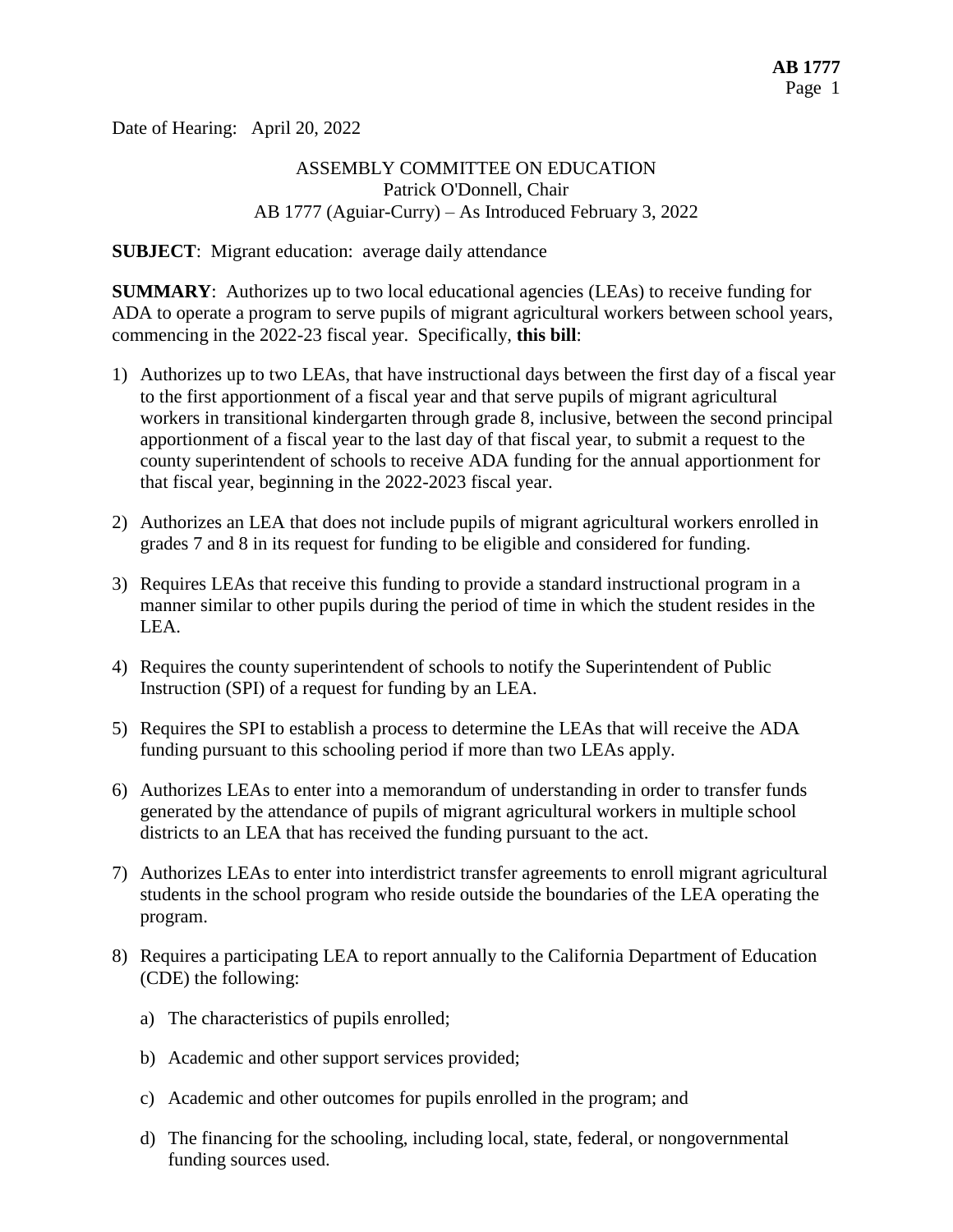9) Makes findings and declarations that California has the highest number of students who have parents that are migrant agricultural workers in the United States, that over half of these students are English learners (ELs), they have lower scores on state assessments, and miss critical class instruction due to multiple moves in order to follow their parents' work.

# **EXISTING LAW**:

### *State Law*

- 1) Defines "currently migratory child" as a child who has moved with a parent or guardian from one school district to another, either within the State or from another state, within the 12 month period immediately preceding his or her identification as such a child. Includes a child who has continued to migrate annually to secure temporary or seasonal employment in an agricultural or fishing activity. (EC 54441)
- 2) Authorizes a child to be identified as a "migrant child", with the concurrence of the child's parent, for a period no longer than three years, during which the child resides in an area where programs are provided for migrant children. (EC 54441.5)
- 3) Requires the State Board of Education (SBE) to adopt a state master plan for services to migrant children that includes instructional activities on a regular and extended year basis designed to provide treatment of academic deficiencies, health and welfare services, preservice and in-service education of professional and nonprofessional personnel to meet the special needs of migrant children, support services such as transportation and family liaison, and other services necessary to the success of the programs, and child development activities for infants and prekindergarten children. Requires active involvement of parents, teachers, and community representatives in the local implementation of migrant education programs. (EC 54442)
- 4) Requires migrant education programs to include content such as an individual assessment of educational and relevant health needs of each participating pupil, a general needs assessment developed in compliance with federal requirements, a comprehensive program to meet the educational, health, and related needs of participating pupils, and acquisition of instructional materials and equipment to provide appropriate services. Authorizes school districts and other education agencies to be eligible to apply for funding to serve migrant pupils upon application to their respective region to the CDE. (EC 54443.1)
- 5) Requires the fiscal year ADA computed under Section 42238.05 to be increased by the number of days of attendance of pupils enrolled in eligible schools in the school district who are currently migratory children and who are residing in state-operated migrant housing projects between the second principal apportionment and the end of the regular school year, divided by the number of days school was actually taught in the regular day for schools of the district, excluding weekends, for school districts that meet the following conditions:
	- a) Have one or more state-operated migrant housing projects that are located within the attendance area of the school; and
	- b) The maximum number of pupils enrolled in the school in the relevant fiscal year who are currently migratory children, constitutes not less than one-third of the total pupil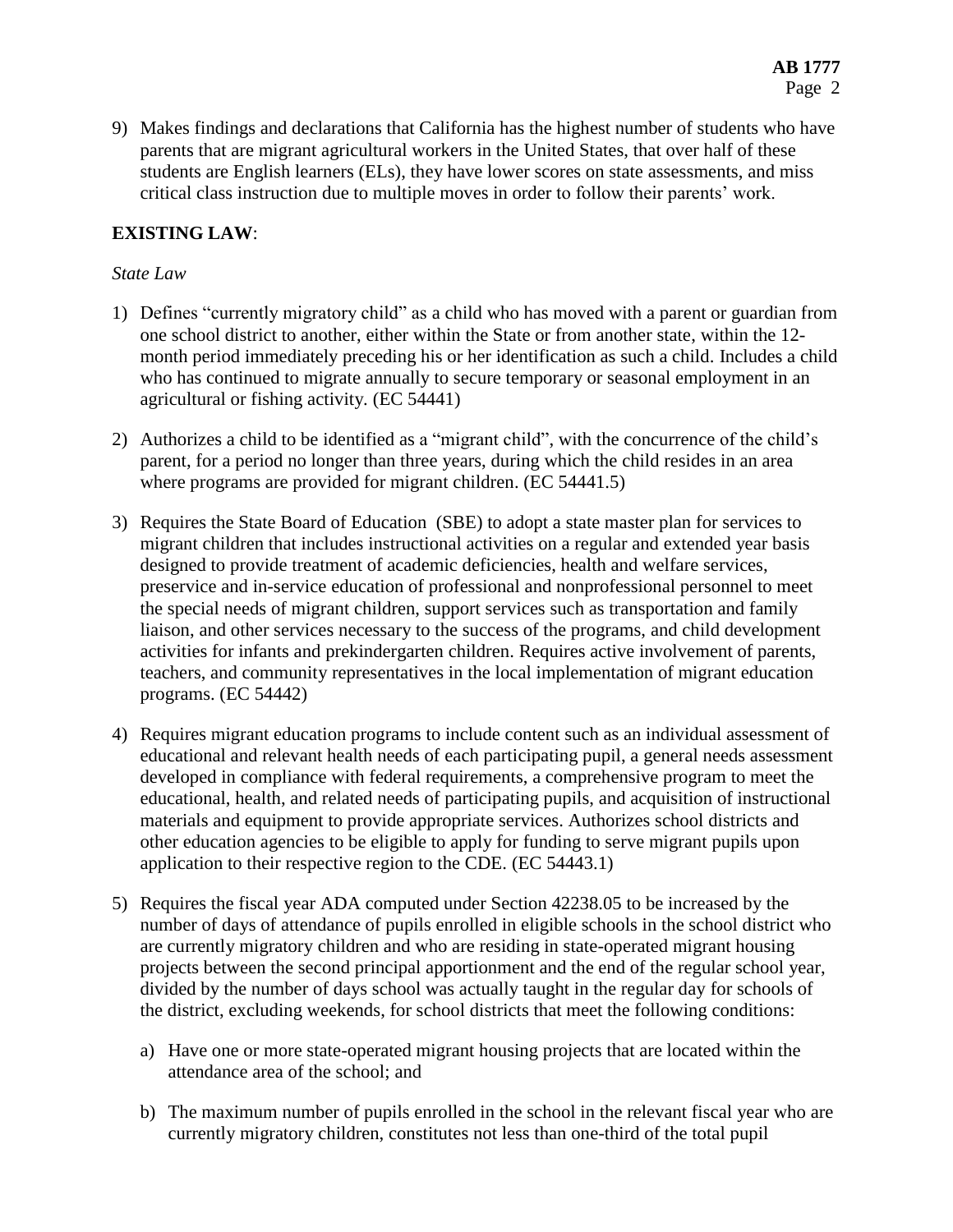enrollment of the school. Requires the SPI to establish rules and regulations for implementation. (EC 42238.053)

6) Authorizes a school district with an increase in units of ADA from the second principal apportionment to the annual apportionment to request the county superintendent of schools to adjust the district's funding by utilizing the units of ADA for the annual apportionment instead of the units of ADA for the second principal apportionment. To qualify for the adjustment, the increase in ADA must be attributable to pupils of migrant agricultural workers, and: 1) equal to or greater than two percent, or 2) for the 1984-85 fiscal year and each fiscal year afterward, for school districts with less than 2,501 units of ADA, equal to or greater than 10 units of ADA. (EC 41601.5)

## *Federal Law*

- 7) Defines a migratory child as one whose parent made a qualifying move in the preceding 36 months as a migratory worker within the agricultural or fishing industry or moved with or to join a parent or spouse who is employed in one of the stated fields of work.
- 8) Authorizes the Migrant Education Program (MEP), under the Elementary and Secondary Education Act of 1965 (ESEA), as amended by the Every Student Succeeds Act (ESSA).
- 9) Authorizes the MEP by Part C of Title 1, which is designed to support high quality and comprehensive educational programs for migrant children to help reduce the educational disruption and related issues from repeated moves.
- 10) Authorizes the MEP to assist states in supporting high quality and comprehensive educational programs and services during the year, during summer or intersession periods, that address the educational needs of migratory children.
- 11) Authorizes the MEP to ensure migrant students who move among the states are not penalized by disparities among the states in curriculum, graduation requirements, and academic standards.
- 12) Authorizes the MEP to help migratory children overcome educational disruption, cultural and language barriers, social isolation, health-related problems, and other factors that inhibit the ability of such children to succeed in school.

## **FISCAL EFFECT**: Unknown

## **COMMENTS**:

*Key provisions of the bill.* This bill authorizes two LEAs, beginning in the 2022-23 fiscal year, that serve children of migrant agricultural workers that are in prekindergarten through eighth grade to request of the county superintendent of schools to collect ADA funding during the summer, between the period when an LEA's academic school year ends through the end of that fiscal year. The funds are to be used to serve children of migrant farmworkers to provide access to a standard program of instruction that is equivalent to the regular academic year.

*Need for the bill.* The author states, "One in three migrant students live in California, travelling frequently with their parents to follow seasonal work. Migrant workers are a significant part of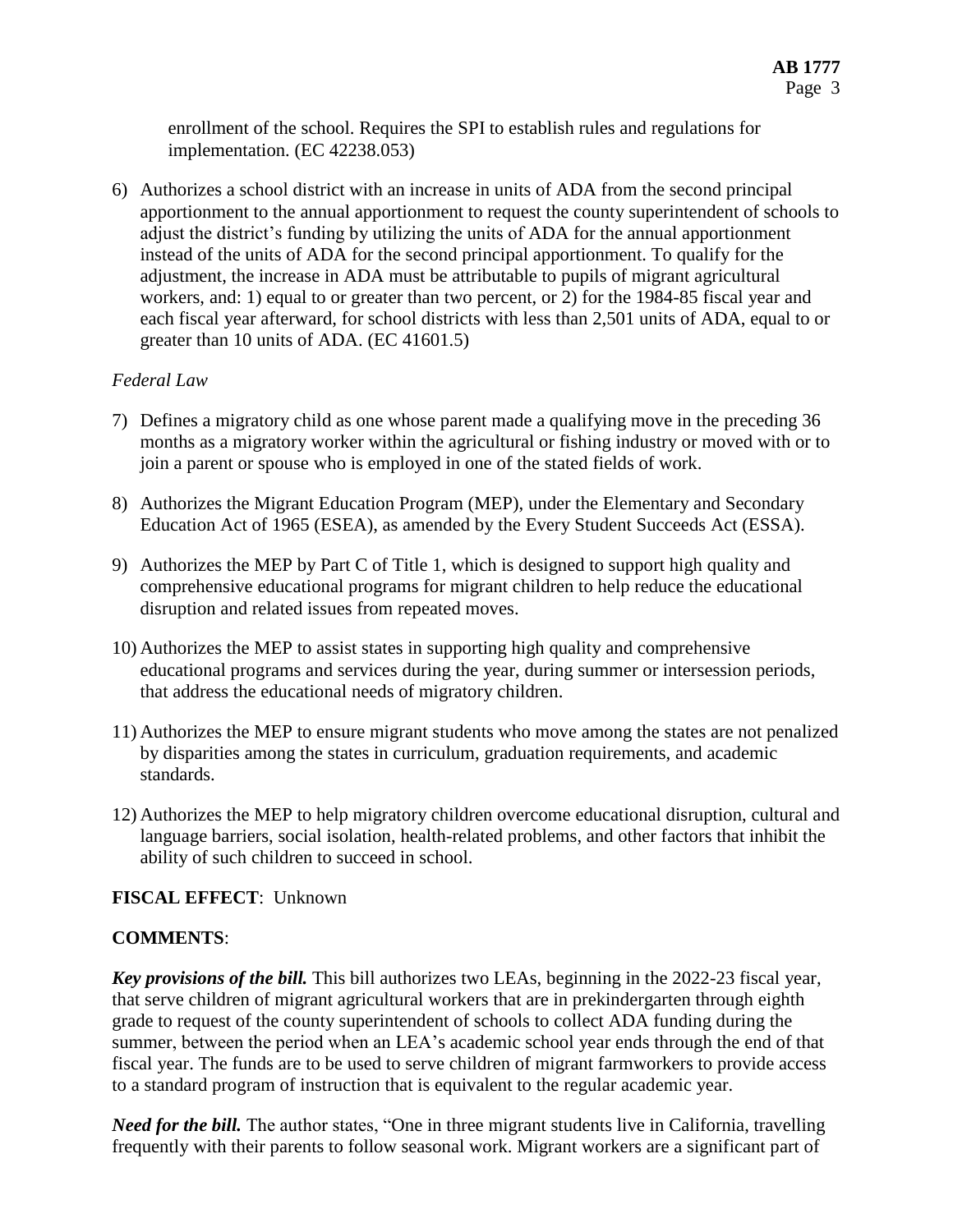an agricultural workforce that helps grow over a third of the country's vegetables and two-thirds of the country's fruits and nuts. Yet, migrant families have extraordinary difficulties in providing what most families consider "normal" life conditions. Thousands of migrant students are enrolled in schools that don't align with the migration patterns of their parents and families. As migrant workers move to secure employment, they are repeatedly faced with associated challenges such as lack of available housing, food insecurity and limited linguistically and culturally accessible resources, which in turn serve as a barrier to migrant student success. The California Department of Education notes that as families relocate, migrant students are significantly less likely to meet high school graduation requirements, attend key instructional periods and assessment windows, make friends and join extra-curricular activities.

AB 1777 will expand education access to migrant students in grades pre-K through 8 by ensuring that at least two Local Education Agencies (LEAs) can provide continuous school instruction during summer months that migrant students are able to attend. Specifically, this bill will enable LEAs to access Average Daily Attendance funding to administer programming during summer months that align with the time during which migrant students are able to attend school, thereby providing migrant students with continuous access to equitable education that is both academically rigorous and comprehensive to foster their academic success and encourage future socioeconomic mobility."

*Children of migrant workers in Davis Joint Unified School District.* To illustrate, migrant students and their families arrive within the Davis Joint Unified School District (DJUSD) during the second week of April, stay throughout the summer, and remain until the end of October in order for their parents to harvest tomatoes, fruit, rice, and nut crops. The migrant families generally stay within the area for six months and when the harvest season ends, they move to other areas to secure employment. Consequently, the school schedule of migrant students that arrive in the district in the middle of April and stay until October of the same year do not align with the district calendar. For the 2021-22 school year, the DJUSD started classes on August 25, 2021 and is scheduled to have the last day of school on June 9, 2022. As a result, migrant students potentially miss a significant amount of school during the year due to the disruption of moving with their families.

*Hardships that affect the migrant student school experience.* Research (Free, 2014) has found that migrant students face five major challenges that negatively impact their education and social mobility: (1) cultural barriers, including language and students' and parents' knowledge, interactions and involvement with school; (2) challenges related to family and care, such as parental absence and working conditions, family structure, children's care responsibilities for younger siblings; (3) material needs, especially poverty, hunger, housing, underage child labor, transportation, and health issues; (4) educational challenges as a result of students' migratory lifestyles, lack of school supplies and teachers' lack of knowledge about and attitudes towards migrant students; and (5) hardships related to undocumented legal status. The combination of these adversities result in practical, physical, social, and emotional consequences that adversely affect their education.

The need to follow employment opportunities within the agricultural industry is dependent on the season as well as the productivity of the crops the families are helping to harvest. Consequently, children of migrant families may end up enrolling in a school towards the end of one year and leave the school early the next school year. They may not be able to maintain relationships with peers or participate in extracurricular activities due to the timing the student is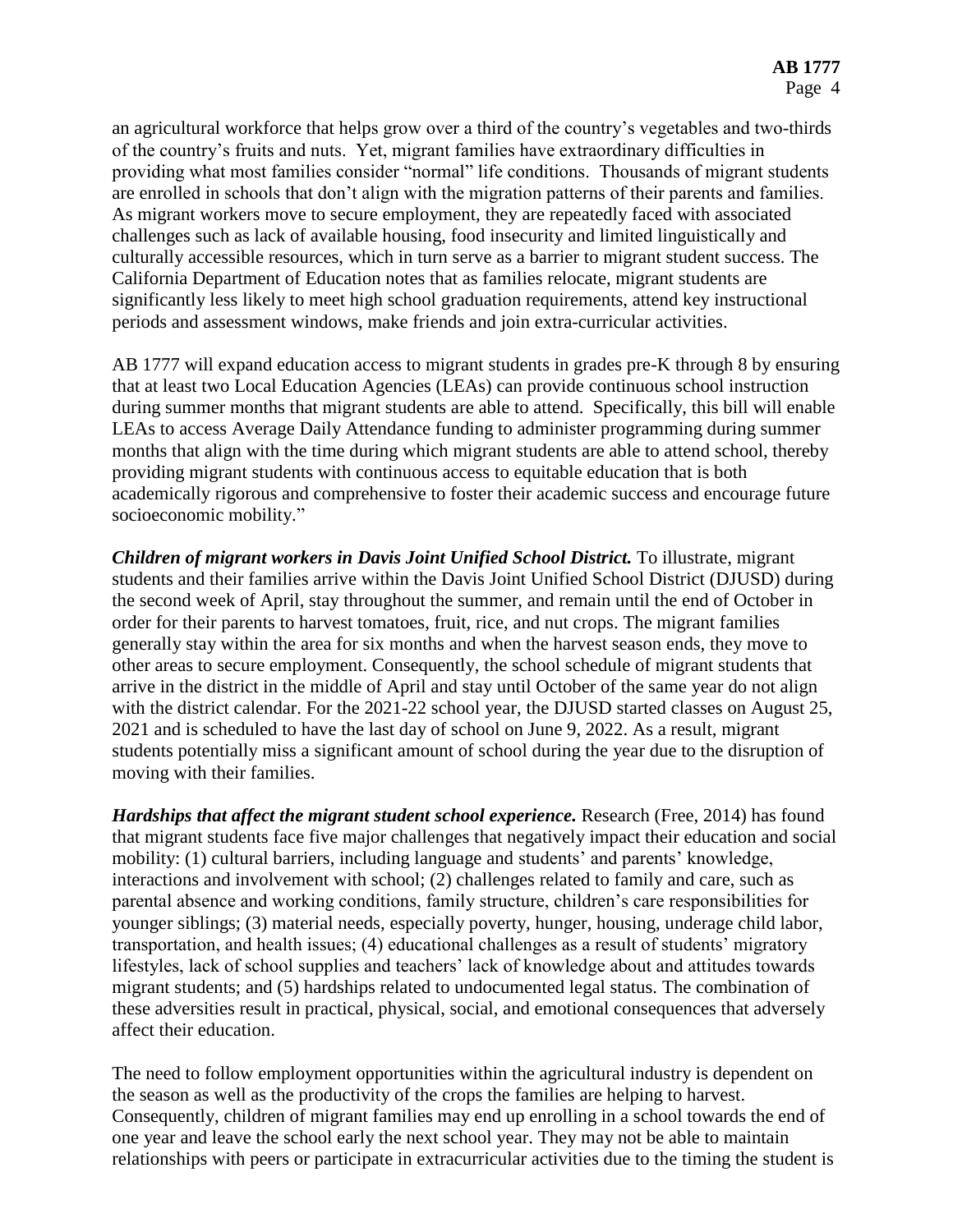enrolled. Schools may not have updated records of the student's credits and transcripts, resulting in students not being placed in appropriate courses, which can lead to students disengaging from school or not graduating.

*Migrant students and educational outcomes.* Longitudinal data on migrant students is not available, and since students are limited to three years of eligibility, students may move in and out of migrant status over the course of their education, posing challenges for data collection and analysis. However, the following data, made available by the CDE, reveal disparities in educational outcomes. Unless otherwise noted, these data are related to students who meet the definition of a "currently migratory" student:

- In the 2018-19 school year, 70% of migrant students did not meet the standard for the English Language Arts and 78% of migrant students did not meet the standard for math for the Smarter Balanced Summative Assessments compared with 49% and 60% for the statewide rate in the respective tests.
- In the 2018-19 school year, 87% of migrant students did not meet the standard for the California Science Test (CAST) compared with 70% for all students.
- The graduation rate for migrant students in 2020 was 81.6% compared with 84.3% for the statewide rate.
- The dropout rate for migrant students in the 2019-20 school year was at 11.2% compared with the statewide dropout rate at 8.9%.
- The chronic absenteeism rate for migrant youth in the 2018-19 school year was at 17.7% while the statewide rate for all students was at 14.3%
- Suspension rates for migrant youth in the 2018-2019 school year was at 15.3% while the statewide rate was at 13.8%
- 81,815 youth between the ages of 3-21 were identified as migratory youth for the 2017-18 school year of which 31,855 also identified as EL during the school year, with Spanish as the main home language. The chart below illustrates the higher concentration of migratory youth classified as EL in early elementary grades.



Percent of Students Who Are English Learners, by Grade, Migratory and All Students, 2014–15

Source: Migratory Student Profile, 2017, California Department of Education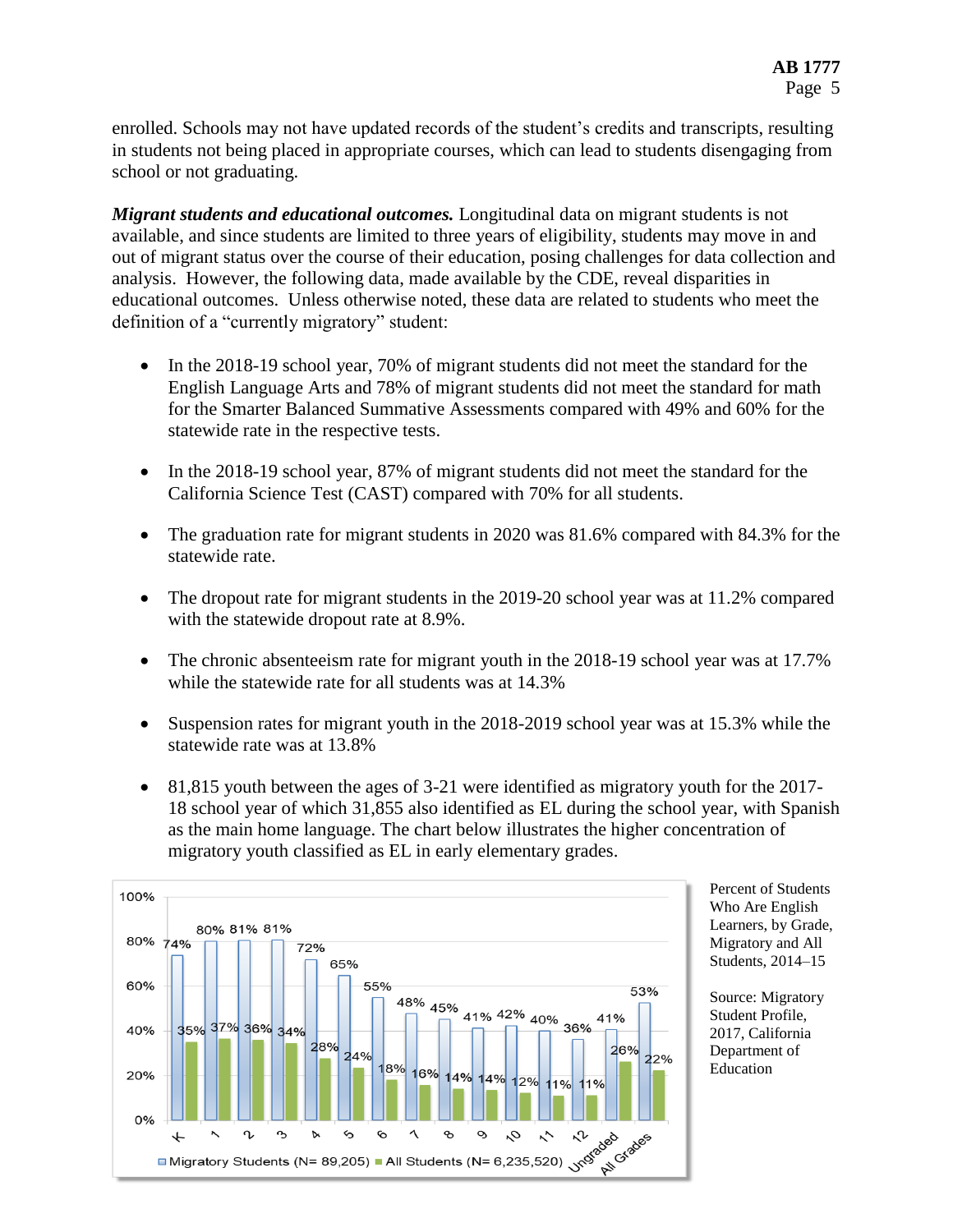*Notable decline in the number of migrant students in California.* As the graph below illustrates, there has been a marked decline in the number of migrant students in California in recent years from 176,001 students in the 2009-10 school year to 70,702 in the 2020-21 school year.

This represents a decline of nearly 60% since 2009-10. According to the CDE, this downward trend is consistent across all age groups of migrant students, with the largest population declines among out-of-school youth ages 19 to 21 years.



*Source: California Department of Education*

There are a number of factors that have been offered as possible explanations for this decline, including: the aging of the farmworker workforce, improved employment opportunities in Mexico, automation of farm work, immigration policy and political climate, increased residential stability of farmworker children (in which one adult family member may migrate for work while the children remain with other family members, which may affect identification as a migrant student).

*Migrant Education Program.* The Migrant Education Program (MEP) is a federal program, which provides grants to support high quality, comprehensive educational programs and services during the school year and school breaks throughout the school calendar to support the needs of migratory youth of 3-21 years of age. The California MEP sets out the administrative framework for delivering MEP services through regional offices.

The purpose of the MEP is to:

1) Assist states in supporting high quality and comprehensive educational programs during the school year and, as needed, during summer or intersession periods;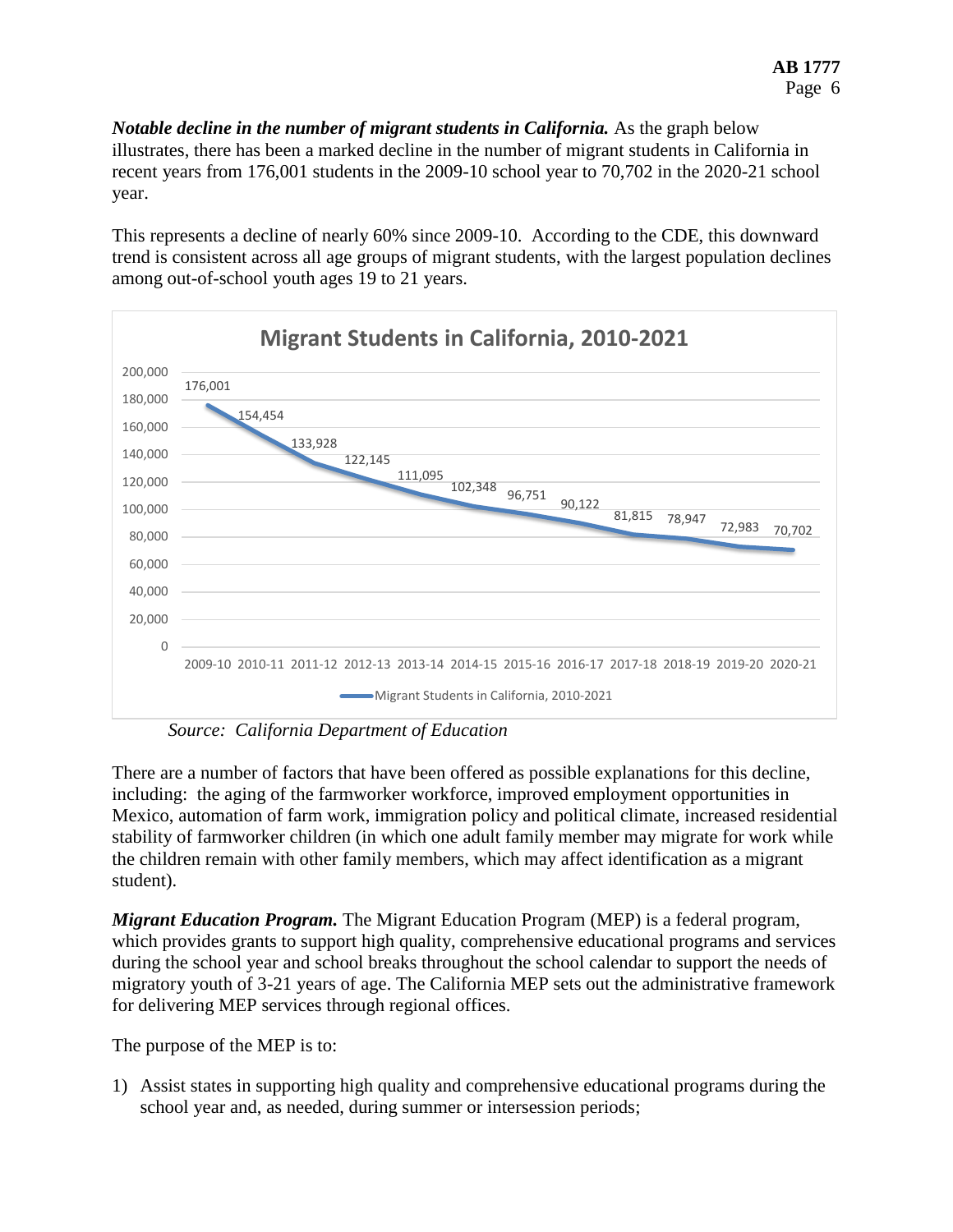- 2) Ensure migratory youth who move among the states are not penalized by disparities in curriculum, graduation requirements, and state academic standards;
- 3) Help migratory children overcome educational disruption, cultural and language barriers, various health-related problems, social isolation, and other factors that inhibit the ability to succeed in school;
- 4) Ensure that migratory children receive full and appropriate opportunities to meet the same challenging state academic standards that all children are expected to meet;
- 5) Help migratory children benefit from State and local systemic reforms;

Eligibility requirements for participation in MEP includes a child to be identified as "migratory" if the parent is a migratory worker in the agricultural, dairy, lumber, or fishing industries and has moved during the past three years. Moving from one residence to another or across school district boundaries due to economic need can be considered a "qualifying" move. Young adults may also qualify if they move on their own within the past three years to engage in or pursued eligible employment. Eligibility is established through an interview conducted by a Migrant Education recruiter who visits both the home and employment locations where migrant workers are employed. California law includes a priority for students who have made a qualifying move within the previous one-year period and who are failing, are most at risk of failing to meet state academic standards, or who have dropped out of school.

In California, the MEP offers supplemental educational services through a network of 15 county offices of education and 212 school districts. Twenty-four regional programs work in collaboration with nearby school districts to provide to the various ages, grades, and academic needs of migrant youth. They range from prekindergarten through high school graduation requirements. The services are may be offered as after school programs, throughout intersession school breaks (including summer) and, at times, on weekends.

Academic services provided by the MEP are supplemental and remedial in nature. The CDE reviews applications and awards over \$120 million in federal funds to the subgrantees, which operate the programs that serve migrant students. The State Service Delivery Plan (SSDP) identifies the state priorities and requires subgrantees to provide services to preschool children, instructional intervention programs on English language arts and mathematics, instructional programs to support high school graduation, educational and support services for out-of-school youth, and support services to assist with parental involvement and health-related needs, such as dental services, vision needs, and other social welfare needs.

To address the federal requirements, each state is required to develop an SSDP that identifies the targeted program service areas and measurable outcomes. In California, the SSDP requires services to address needs in the following areas: preschool, English language arts, mathematics, out-of-school youth (OSY), high school graduation, and parental involvement.

*Recommended Committee amendments.* Currently, the bill as written does not achieve the intended goal of receiving funding. *Staff recommends that the bill be amended to* instead, commencing on January 1, 2023, would:

 Authorize up to two LEAs to request authorization from the CDE to provide an extended school year for students who are children of migrant agricultural farmworkers and to report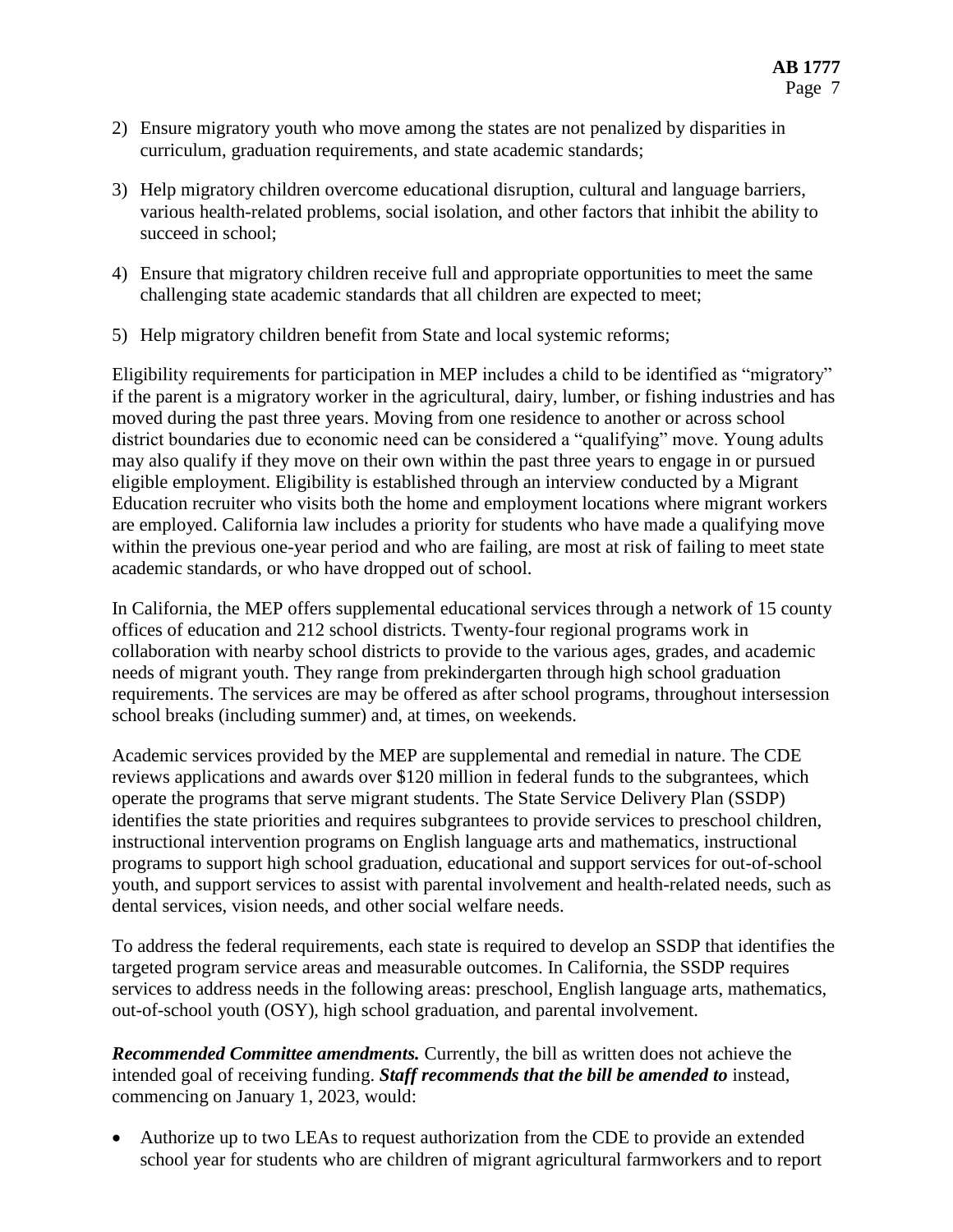ADA attributable to this program to the CDE in the year in which the program ends if certain conditions are met.

- Authorize the extended school year period to be between the end of the regular school year and the start of the subsequent school year.
- Authorize migrant pupils who enroll into an LEA for the program to arrive in the LEA on or after March  $1<sup>st</sup>$  of one school year and who depart on or before December  $1<sup>st</sup>$  of the subsequent school year.
- Require instruction by LEAs to be in person and not through independent study.
- Authorize LEAs to supplement the extended school year program with funding appropriated for migrant summer school.

*Arguments in support.* Woodland Joint Unified School District writes, "These pilots would determine if significantly increased academic achievement occurs as a result of AB 1777 funding a continuous full day of school from April through October. Those academic achievement results would help us determine whether permanently changing the ADA law to fund a full day of continuous school that corresponded to when migrant students were here would be worth considering in the future. I encourage you to vote in favor of AB 1777 so that we can have a data-based approach to consider if ADA law should be modified to provide more equitable opportunities for migrant children relative to what most other California children receive. Superintendents have been frustrated for decades by these terms of the existing ADA law. These terms have prevented superintendents from creating and operating fully funded days of school continuously during the time when the children of farm workers live in our service areas… It is expected that migrant students would demonstrate substantially increased academic achievement than migrant students not in these two pilots. Those results would provide data to determine if a more permanent change in the ADA law should occur to enable more migrant students to have fully funded full days of school in a continuous time span during months that corresponded to when those migrant children were living here."

*Related legislation.* AB 1319 (Arambula and Bonta) Chapter 458, Statutes of 2019, requires LEAs to allow migrant students to continue their education in their school of origin, regardless of any change of residence during that school year, and requires that a migrant student be immediately enrolled in a new school.

AB 2121 (Caballero), Chapter 581, Statutes of 2018, extends to migrant students and students enrolled in newcomer programs certain rights currently afforded to other groups of highly mobile students regarding exemptions from local graduation requirements and acceptance of partial credit, and clarifies that these requirements apply to charter schools.

AB 192 (Medina) Chapter 78, Statutes of 2017, modified meeting and reporting requirements for the SPAC of the MEP.

AB 275 (Alejo) of the 2015-16 Session, would have made changes to the meetings of the SPAC, and other changes to the MEP. This bill was held in this Committee.

SB 331 (Romero) Chapter 274, Statutes of 2010, reduced the number of years a child may be deemed a migrant child from 5 years to 3 years, deleted provisions regarding service priorities,